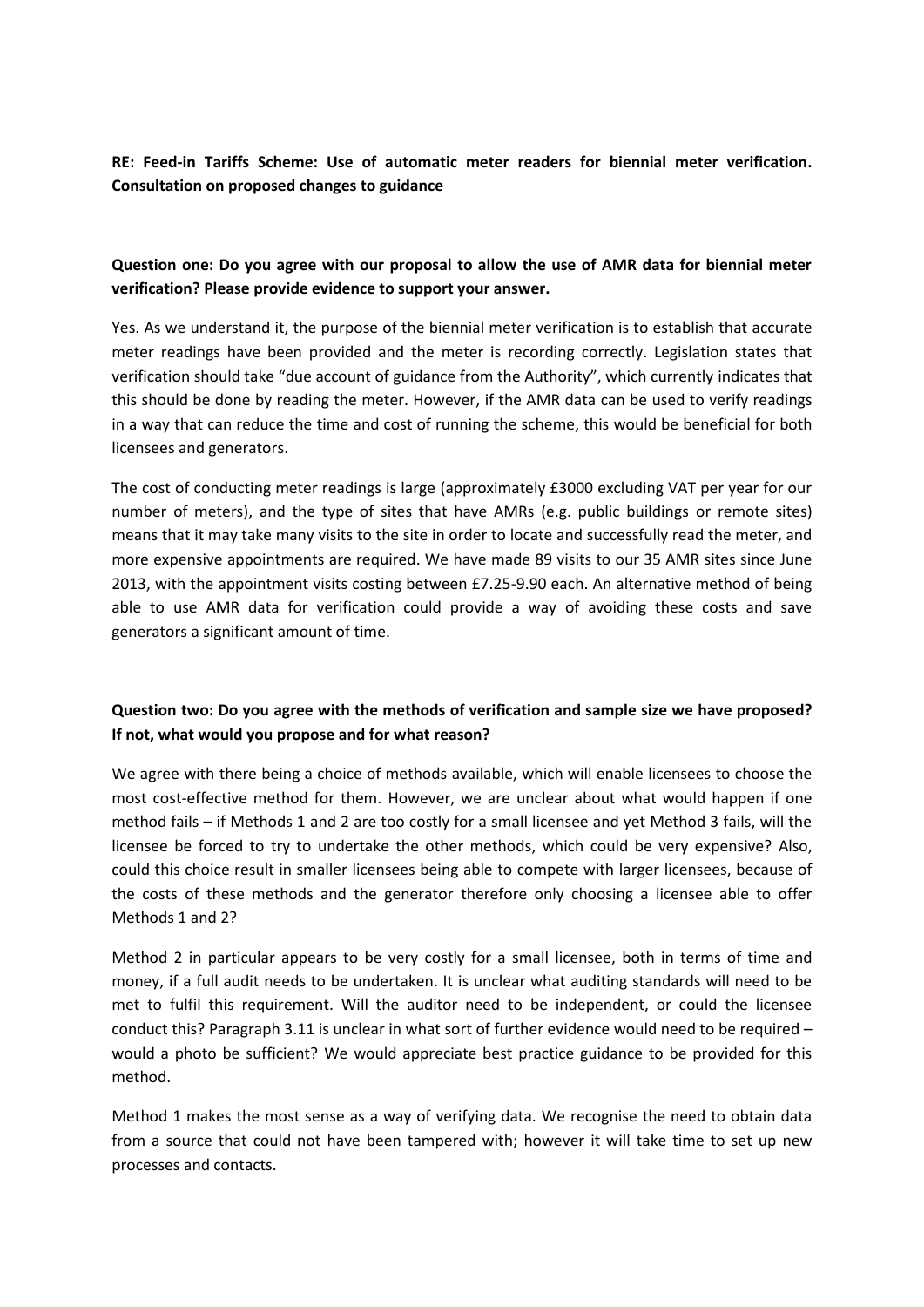As a small licensee with a small number of AMRs, we are pleased to see the option to retain the physical meter reads if that proves to be the most resource-effective method.

The proposed percentage of AMRs to be read is 5%. According to the consultation this was based on international audit standards which state that a sample size should be reflective of the potential for finding anomalies. Using the numbers provided in the consultation document (<20 cases from >300,000 readings), a reflective percentage would be less than 0.007%. This puts 5% at roughly three orders of magnitude greater than the reflective percentage, which seems rather excessive.

We think that the sample size should certainly not be more than 1%, and that even 0.01% would still be more than reflective of the anomaly risk. In addition to this, it could be considered that the spot checks could be carried out over a timescale of more than two years. We believe this would be in line with legislation, as the readings could still be verified at least every two years using methods outlined in the consultation.

The sample size should be more reflective of the actual risk, to avoid imposing unnecessary costs on consumers. The same context-specific criteria should be applied to the length of time between spot checks. More guidance on whether there is a stipulated method of sampling the licensees AMR sites, or whether this would be down to the licensee, would be useful.

# **Question three: Do you agree with the security measures proposed in this section? Are there other security measures you think are required? If so, please provide reasoning and evidence to support your proposal.**

It is unclear who is responsible for ensuring that AMRs should have tamperproof seals in place, and how this should be undertaken. As the FIT Licensee often doesn't become involved with the site until after installation and generally will not visit the installation to check the setup (this would be practically impossible), it would be very difficult for us to ensure the physical security measures are put in place. This is also true for sites that switch FIT Licensee. We believe the responsibility should lie with the generator and installers/meter installers to ensure these measures are put in place, as they are the ones that directly interact with installation.

We understand that there is a very small risk related to the communication security, and the resulting need for provisions to be put in place. We would ask for some guidance around how to determine whether a four level password system is in place or not, as it is not clear how this could be determined from an end-user's perspective. A more detailed explanation of what is meant by the four level password system in relation to meters, with possible examples of acceptable and unacceptable setups, would also be appreciated.

Will Ofgem provide recommendations for suppliers to follow to ensure that the individual components of the AMR can be identified? If not, how will this be done? Again, this would be difficult to determine from a FIT Licensee's point of view. It may be more appropriate for this installer responsibility to lie with the installer/meter installer.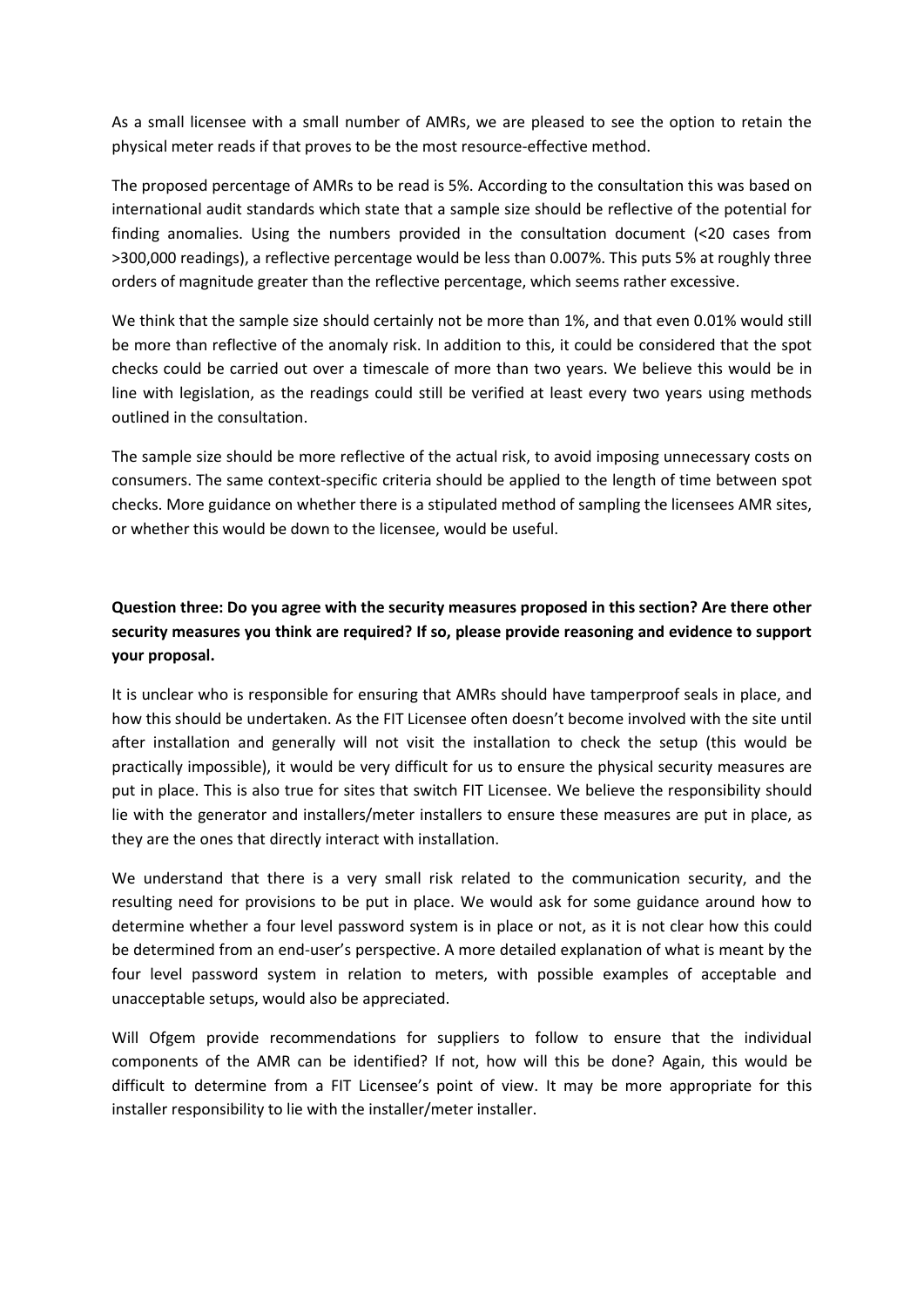## **Question four: Do you agree with our proposals regarding standardisation of installation and commissioning, methods of communication and data models? If not, what alternatives would you suggest?**

Paragraph 5.6 states that the licensee should "accept the MCS/ROOFIT accreditation as proof that the installation has been installed correctly", but then states that the responsibility lies with the licensee to ensure that AMRs have been commissioned correctly. The responsibilities and standard requirements of the licensee should be more clearly defined: if the meter is deemed to be part of the installation, correct installation/commissioning should be verified as part of the MCS/ROOFIT, not by the licensee. If Ofgem will be checking meter compliance at the accreditation stage, will this be adapted for AMRs, and if so could these checks be passed onto licensees? If a meter is flagged as not meeting AMR standards after commissioning, this could result in the generator incurring significant costs and disruption to generation (and the associated FIT payments) to amend the setup. By addressing it as part of the MCS/ROOFIT process, this cost to the generator can be avoided.

Will there be responsibility on the licensee to check whether the transmission of data is by a widely recognised means? If yes, then the expectations of the licensee and "widely recognised means" should be more precisely defined.

It should be the responsibility of the generator to provide evidence that their AMR complies with Ofgem's requirements and those requirements should be clearly defined, with licensees being able to fall back on physically verifying the meters.

### **Question five: Do you think that our proposals for monitoring and fault findings are suitable? If not, what further guidance would you suggest?**

Is it the licensees' responsibility to check that the metering service providers' protocols are sufficient, or to conduct monitoring and anomaly detection themselves? If the former, more guidance should be provided to licensees on what sort of levels are required or responsibility should be transferred to the generator to ensure that they provide the necessary reassurance.

We already have in place tolerance checks for the meter readings submitted for FIT claims and for the biennial meter readings collected by meter readers. We consider that these tolerance checks could be used for AMR readings as well, and additional processes would not need to be put in place.

### **Question six: What methods would you propose as alternatives to physically reading non-AMR meters?**

Photos of the meter, in which the meter make, model, serial number and meter reading are visible. Photos could be compared to any previous meter photos provided (eg. as part of the application) and recorded meter details to support the photographic evidence, if needed. This would save significant time and money for suppliers and generators.